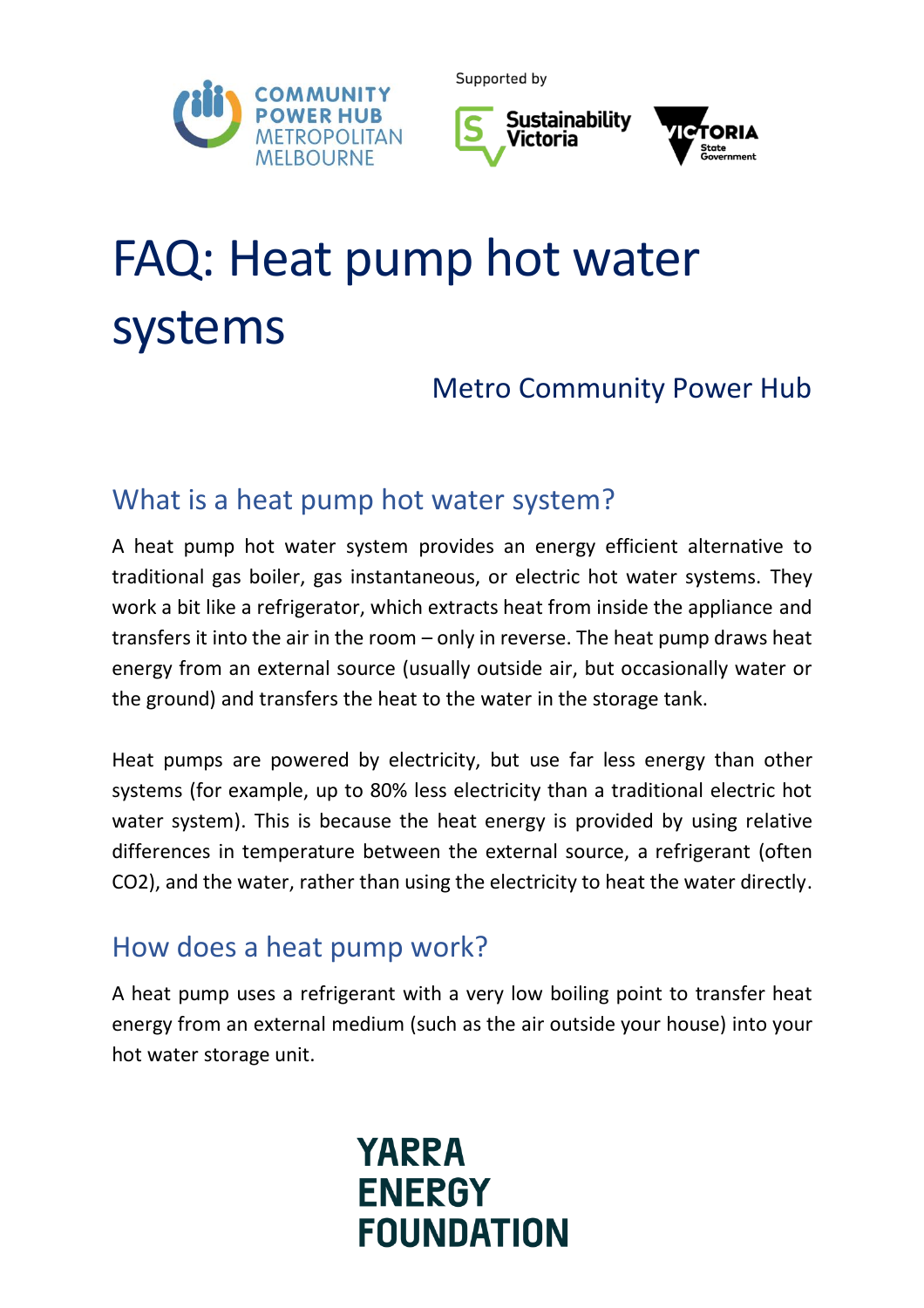



As the refrigerant is pumped through pipes in an external medium, it absorbs heat and converts into a gas. When the gas is compressed, its temperature increases further. It then transfers the heat energy stored in the gas to the water in the storage unit via a heat exchanger, condensing into a liquid, before the cycle repeats. This technology remains effective even at low outside air source temperatures, although this depends on the specific system and refrigerant used.

Because the only energy used is in driving the pump itself, rather than heating the water directly, the heating system is incredibly efficient. generating roughly three to five times the amount of heat for the same amount of energy used by traditional boiler systems. This is called the 'coefficient of performance' or the 'energy efficiency ratio'. A more detailed explanation of how heat pumps work so efficiently can be found [here.](https://www.eec.org.au/for-energy-users/technologies-2/heat-pumps)

#### What benefits does a heat pump provide?

As heat pumps uses far less energy than any common hot water system alternative, it also has [far lower running costs](https://www.aef.com.au/news/mps/2021/08/hot-water-the-cheapest-per-litre/) and associated greenhouse gas emissions. While the upfront costs are typically greater than traditional water heaters, households will make this money back in time through substantial savings on running costs – compare the running costs and emissions across a range of hot water systems [here.](https://www.sustainability.vic.gov.au/energy-efficiency-and-reducing-emissions/save-energy-in-the-home/water-heating/calculate-water-heating-running-costs) For those looking to find ways to reduce the carbon footprint of their household – especially by [creating an all-electric home](https://mcph.org.au/solar-all-electric-home-services/all-electric-home-services/) – the heat pump hot water system is one of the best choices you can make.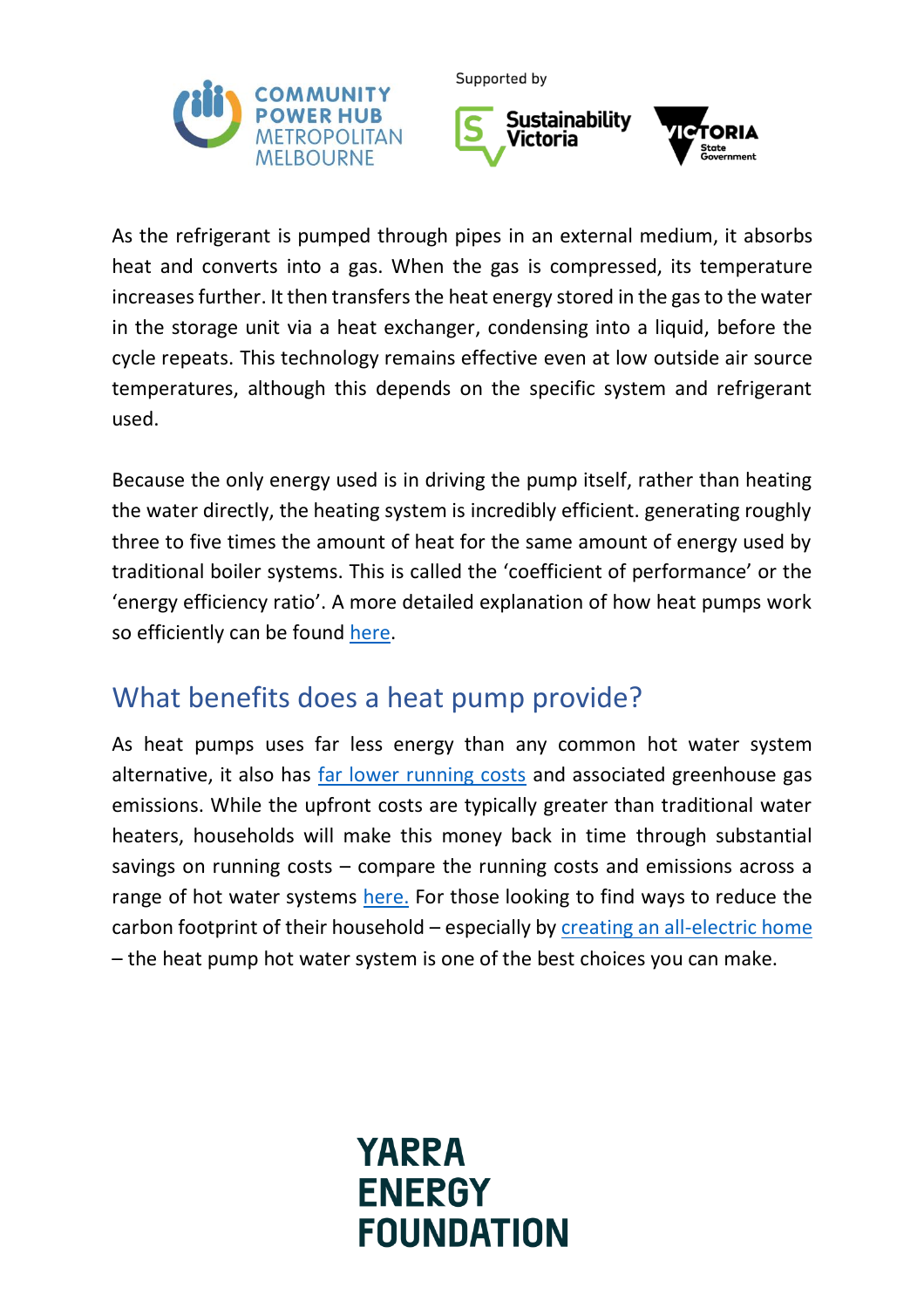



#### What are the downsides?

There are some downsides to heat pump hot water systems, although some of these are context-dependent, rather than built-in to the system itself.

For instance, heat pumps take longer to heat water than traditional systems. This is especially the case if you live in a cold climate, and it can be a problem if you use a lot of hot water. The solution might be to ensure you have a large capacity tank, or to select a system that incorporates an electric booster to directly heat the water when necessary.

Another concern is that the pump itself can be noisy to run, similar to an air conditioner. Be mindful of where you choose to install it in relation to both your house and your neighbours', and this issue can be easily resolved.

Because they are less common than other hot water systems, heat pump systems require an installer with the appropriate skills and experience. This is unlikely to be an issue, since a reputable provider will have this expertise, but it is worth mentioning. This is where the Metro Community Power Hub can help! You can ensure your installer has the necessary skills by purchasing your heat pump hot water system through the [MCPH All-Electric Home program.](https://mcph.org.au/solar-all-electric-home-services/)

The most obvious downside, however, is the high upfront cost. While this is offset by the savings you will make through reduced running costs, it can nonetheless be prohibitive. This also means it is prudent to prepare for the day when your current hot water system fails, so that you are ready to take the heat pump dive when the opportunity presents. This may be a more achievable option than replacing a working gas or electric hot water system.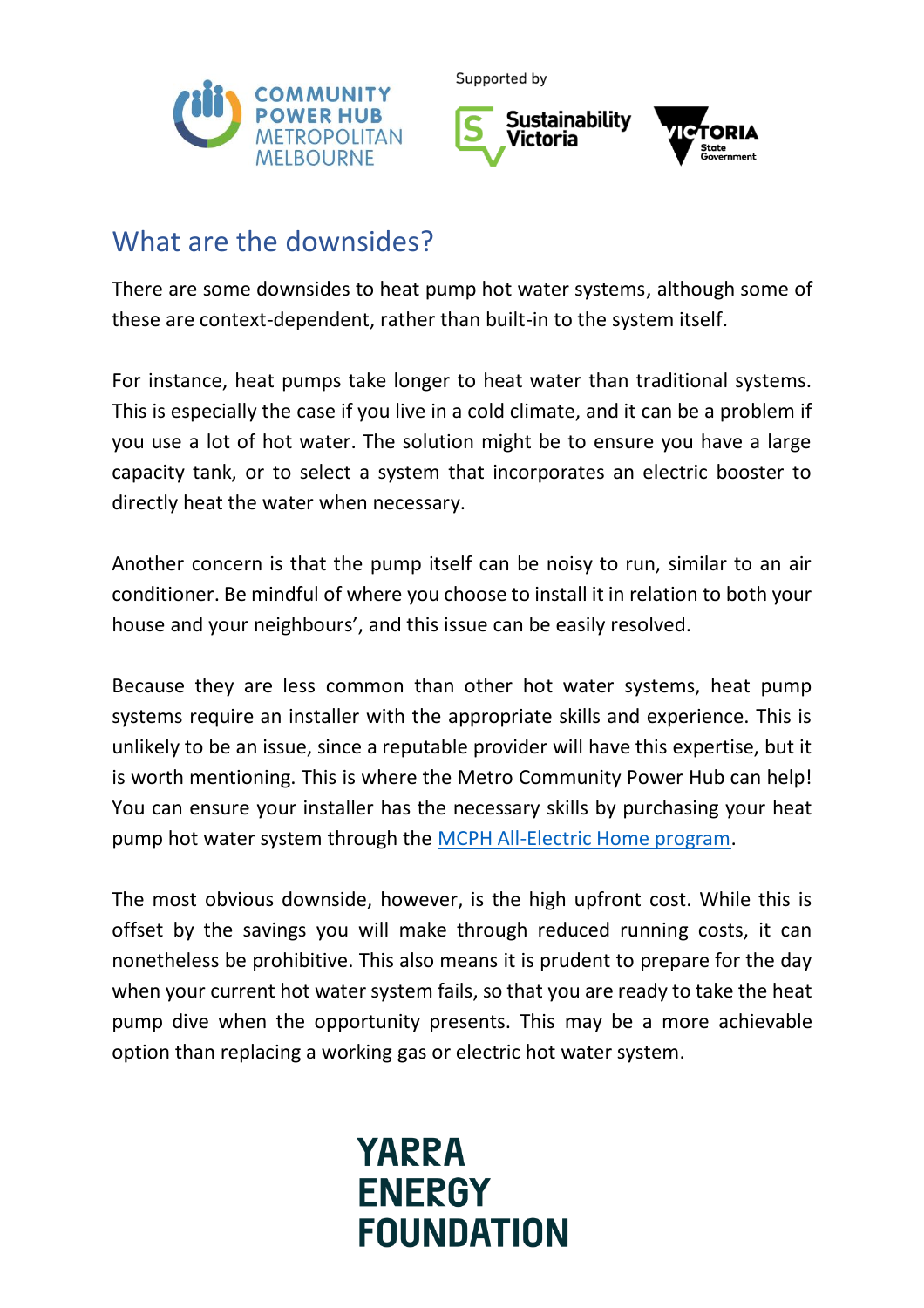



#### Is it effective, and will it suit my property?

Generally, a heat pump hot water system is as effective as any available alternative, and more efficient. While they are more effective in warmer climates, those residing in cooler climes need not worry. Depending on the refrigerant used and the design, certain heat pumps can even be effective in sub-zero temperatures! It is always important to understand the suitability of a particular heat pump to your specific climate before purchasing and installing. Contact the manufacturer or supplier when in doubt, or [speak to the experts at](https://mcph.org.au/energy-advice-for-home-or-business/)  [Renew for specific, tailored advice.](https://mcph.org.au/energy-advice-for-home-or-business/)

Like other hot water systems, heat pumps require space – generally a wellventilated outdoor space – for installation, storage and operation. They also require power source and vary in size according to capacity. While they tend to be slightly bigger than an equivalent capacity gas or electric hot water system, there are also split-system heat pump hot water systems which separate the heat pump itself from the water storage tank. In some circumstances, this modular system might be more manageable at the cost of some aesthetic appeal. The pictures below compare a split-system (top) with an integrated system (bottom) – note, the pictures are not to scale and provide no indication of relative size.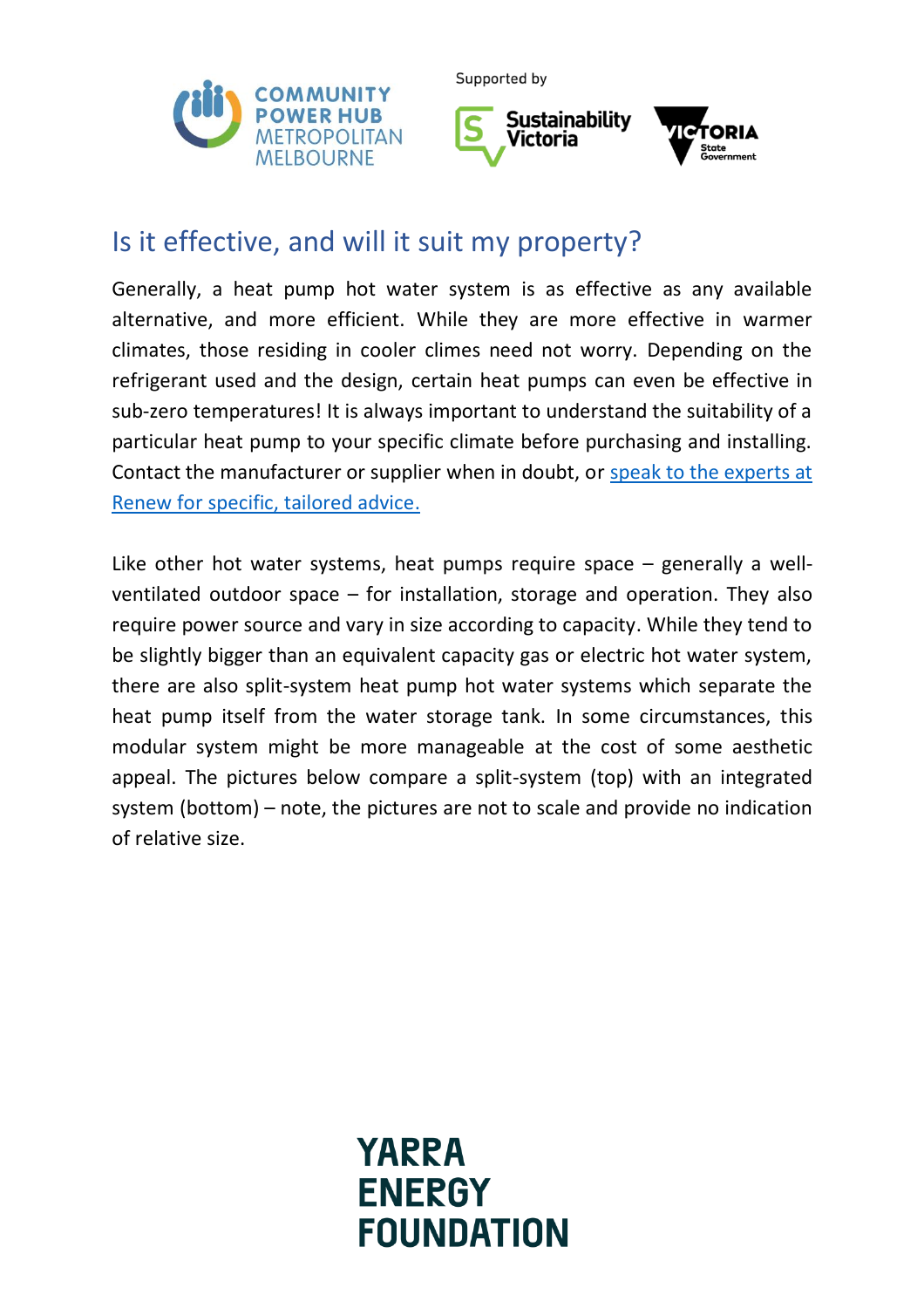





A split Sanden heat pump hot water system. Source: renew.org.au



An integrated Stiebel-Eltron heat pump hot water system. Source: Stiebel-Eltron.com.au

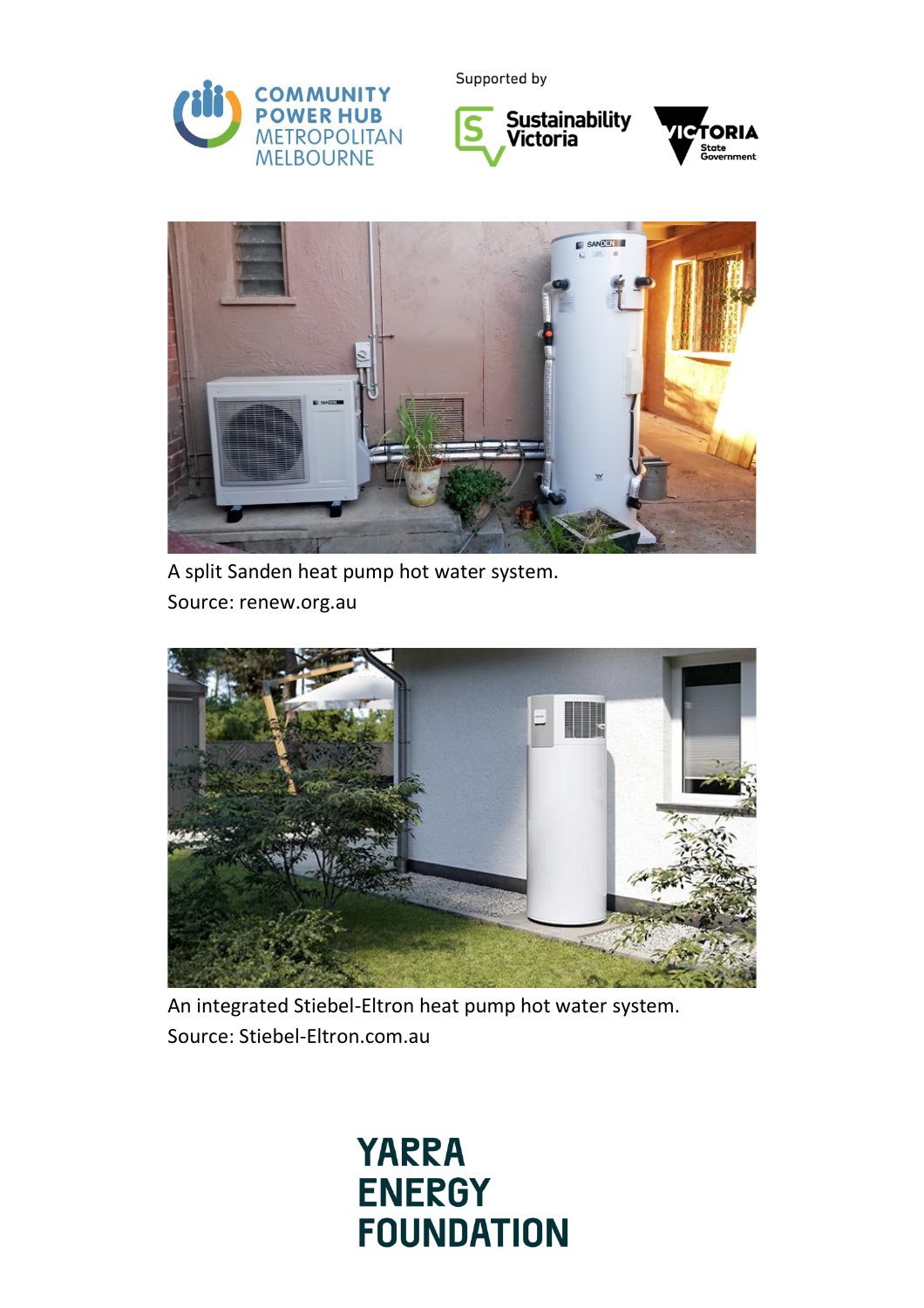





#### What about solar thermal hot water systems?

While solar water heaters can also provide cheap, low-carbon hot water, their effectiveness is dependent on the local climate and the amount of solar radiation they are exposed to across different seasons. In most cases, these systems must be supplemented by another heat source such as an electric or gas booster to ensure consistency, which is likely to generate emissions and costs. Solar water heaters also consume rooftop real estate which could equally be dedicated to solar panels.

In most places, a heat pump powered primarily by rooftop solar PV is likely to be a more effective solution with lower overall running costs.

# Can I use a heat pump for hydronic heating?

Yes! There are heat pumps specifically designed for hydronic heating systems, which are an excellent choice to efficiently and sustainably heat your home. Just know that it in some cases, it can be complicated and expensive.

An average domestic heat pump hot water system might draw about 1kW of power and can heat water to about 50-60°C. Hydronic heating systems, however, have energy requirements many times that, depending on the size of the home and/or the number of radiator panels. This makes them more affordable for households who produce their own electricity with rooftop solar, which can power the heat pumps. Heat pumps rated above 12kW may also require three-phase power rather than the standard domestic power supply.

They also normally require water to be heated to higher temperatures  $-80^{\circ}$ C in the case of hydronic panel systems – which heat pumps struggle to achieve,

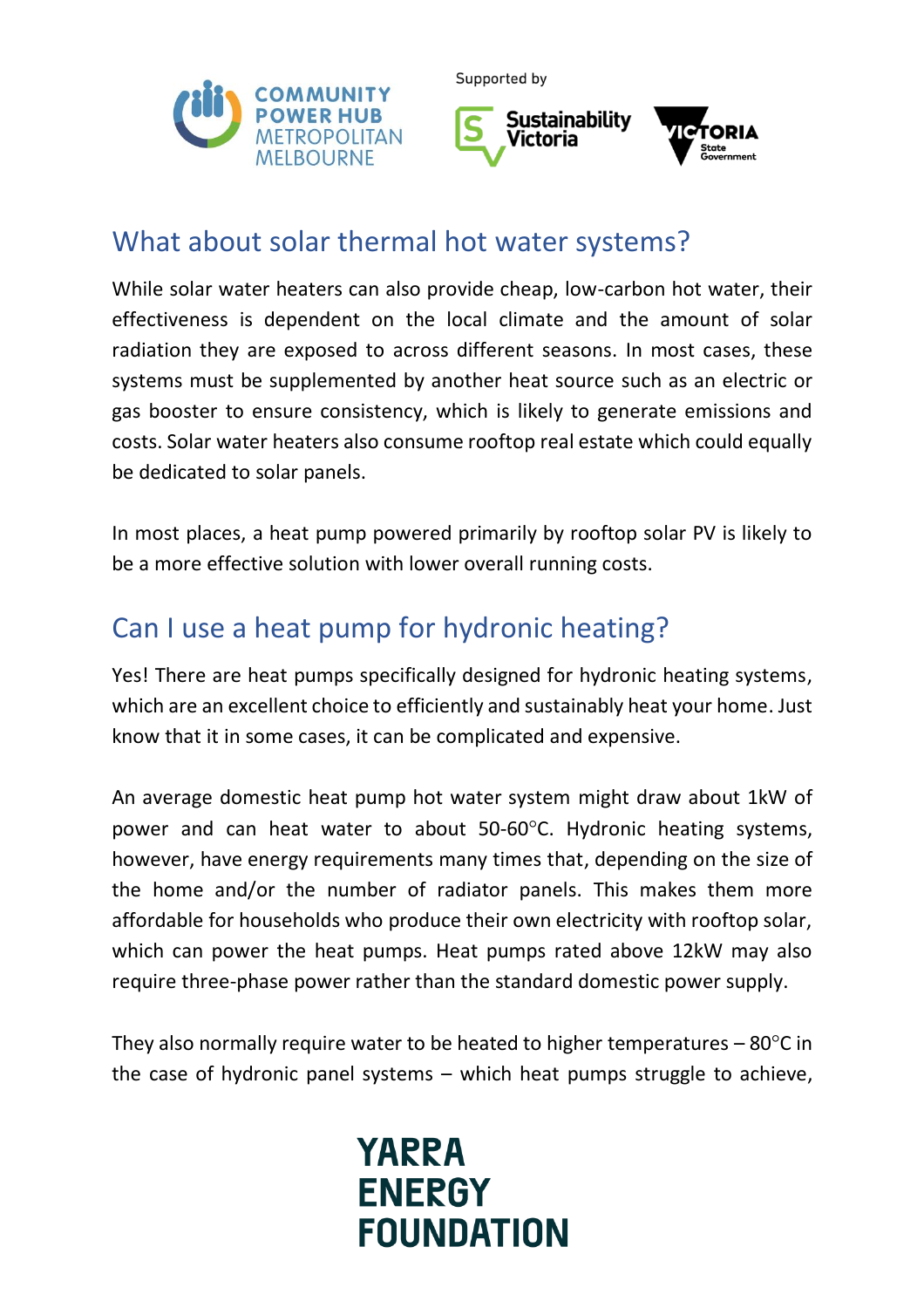



especially in lower temperatures. However, heat pumps specifically designed for hydronic heating aim to overcome these issues, and can operate in sub-zero temperatures. This can also be resolved in practise by turning the hydronic heating system on earlier, giving it more time to warm the room with temperature at a lower temperature.

Whether heat pumps are an appropriate or economical option for your hydronic heating system is therefore dependent on a number of factors:

- the size of your house
- the number of radiator panels installed
- whether you produce your own electricity
- how hot the water needs to be
- your climate
- and the availability and cost of the appropriate products

If you would like to discuss your options with experts in the field, we can connect you with the experts at Renew for [a free, 30-minute consultation.](https://mcph.org.au/energy-advice-for-home-or-business/)

You can also read about how one Melbourne couple made the switch from gaspowered hydronic heating to heat pump hydronic heating – including their innovative solutions to the challenges above  $-\text{here}$  $-\text{here}$  $-\text{here}$  and [here.](https://renew.org.au/renew-magazine/sustainable-tech/going-electric-with-hydronic-heating/)

# Can I set my heat pump on a timer?

A high-quality heat pump hot water system will have an in-built block out timer or modes that allow you to run the heat pump at specific times. This is useful to ensure the heat pump operates during off peak tariffs, or if you are powering it through rooftop solar, during daylight hours. Using a regular powerpoint timer external to the system may risk damaging the system and voiding the warranty.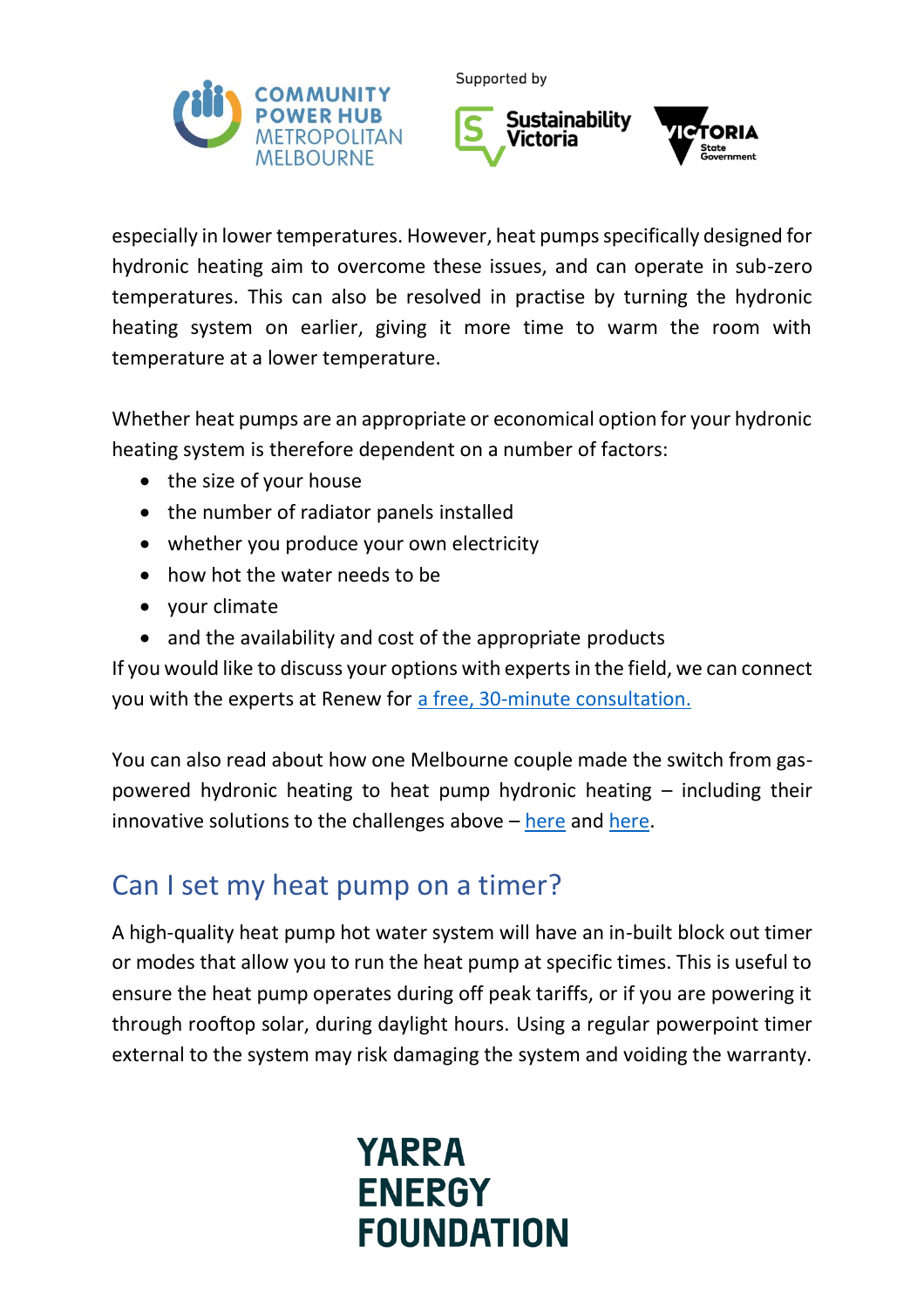



High quality heat pump systems are also very thermally efficient, so may not need to be heated more than once a day depending on water consumption. Rather than exporting 2kWh of solar power for 12 cents, send it into your heat pump during the day for essentially free hot water!

# How much do they cost?

Depending on your needs, supplier, model, and eligibility for government rebates, heat pumps cost in the realm of \$2500 to \$6000. Given the wide range of prices, it is advisable to base your decision on a tailored quote. Once again, we can help! Request a quote for installing a hot water heat pump at your property through the MCPH by [contacting us.](https://mcph.org.au/contact-us/)

It is worthwhile factoring running costs into any consideration of the expense involved in replacing a hot water system. The upfront cost might soon be covered by the [cheaper running costs of a heat pump hot water system.](https://www.aef.com.au/news/mps/2021/08/hot-water-the-cheapest-per-litre/)

# How long will a heat pump hot water system last?

This depends on the quality of the product, the system design, and whether it is well-maintained. The average heat pump lifespan is currently around 15 years, but with proper care and maintenance, some could last 25 years and even far longer.

#### What rebates are available?

Since heat pumps are considered a renewable energy technology, upon installation owners receive small-scale technology certificates (STCs) proportionate to the renewable energy provided. According to the [Australian](https://www.energy.gov.au/households/hot-water-systems#toc-anchor-rebates) 

**FOUNDATION** 

**YARRA** 

**ENERGY**